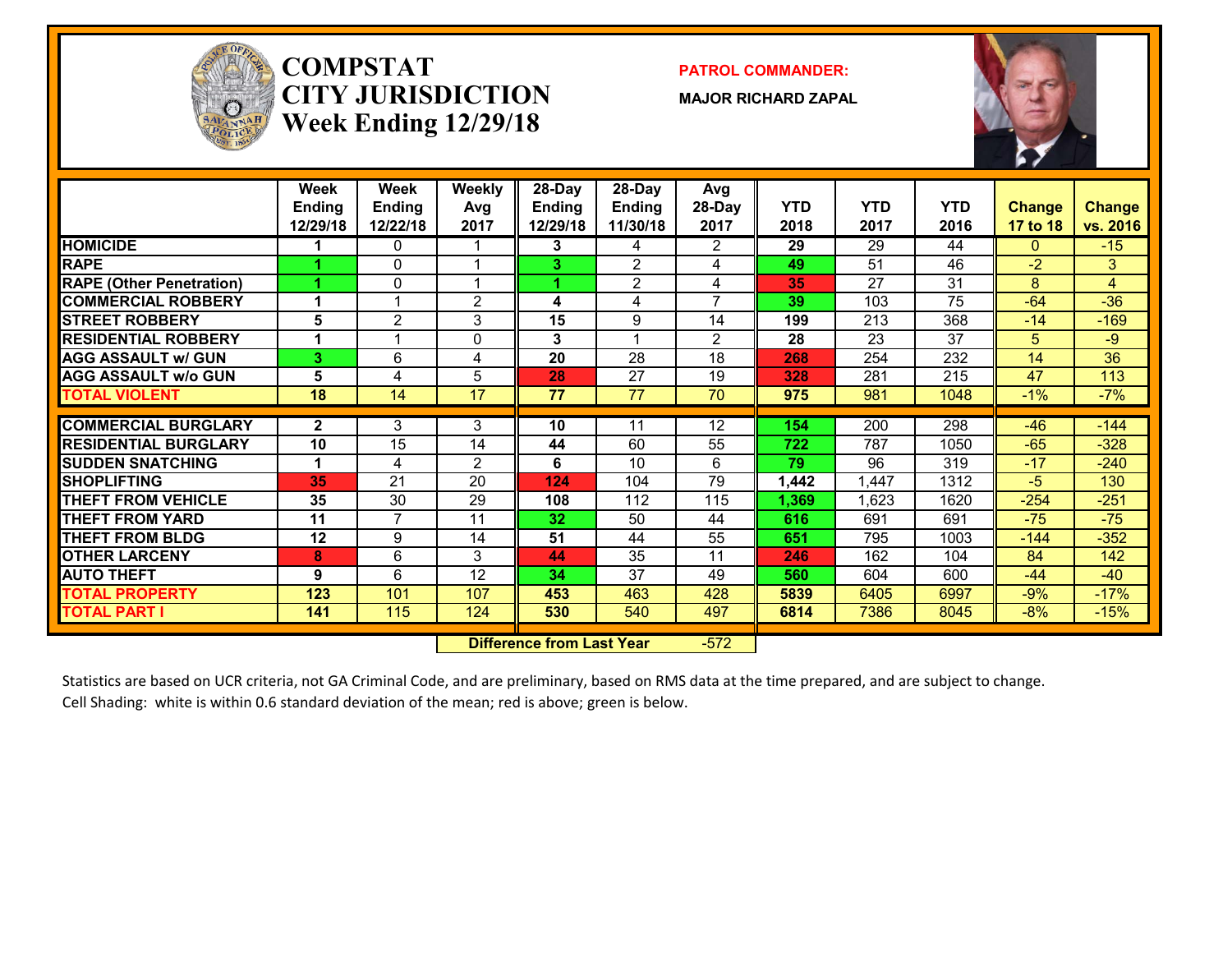

### **COMPSTATNORTH PRECINCTWeek Ending 12/22/18**

**PRECINCT COMMANDER:**

**CAPT. CARY HILL**



|                                 | Week<br><b>Ending</b><br>12/29/18 | <b>Week</b><br><b>Ending</b><br>12/22/18 | <b>Weekly</b><br>Avg<br>2017 | $28-Day$<br><b>Ending</b><br>12/29/18 | 28-Day<br><b>Ending</b><br>11/30/18 | Avg<br>28-Day<br>2017 | <b>YTD</b><br>2018 | <b>YTD</b><br>2017 | <b>YTD</b><br>2016 | <b>Change</b><br>17 to 18 | <b>Change</b><br>vs. 2016 |
|---------------------------------|-----------------------------------|------------------------------------------|------------------------------|---------------------------------------|-------------------------------------|-----------------------|--------------------|--------------------|--------------------|---------------------------|---------------------------|
| <b>HOMICIDE</b>                 | 0                                 | 0                                        | $\Omega$                     | 0                                     |                                     | 0                     | 6                  | 3                  | 4                  | 3                         | $\overline{2}$            |
| <b>RAPE</b>                     | $\mathbf{0}$                      | $\mathbf{0}$                             | $\mathbf{0}$                 | $\mathbf{0}$                          |                                     |                       | 13                 | 18                 | 14                 | -5                        | $-1$                      |
| <b>RAPE (Other Penetration)</b> | 4                                 | $\mathbf{0}$                             | $\mathbf{0}$                 | 1                                     | $\mathbf{0}$                        | $\Omega$              | $\overline{7}$     | 4                  | 8                  | 3                         | $-1$                      |
| <b>COMMERCIAL ROBBERY</b>       | 0                                 | $\mathbf{0}$                             | $\mathbf{0}$                 | $\mathbf 0$                           | 0                                   |                       | 6                  | 15                 | 8                  | $-9$                      | $-2$                      |
| <b>STREET ROBBERY</b>           | $\mathbf{2}$                      | 2                                        |                              | $\overline{7}$                        | 4                                   | 4                     | 70                 | 71                 | 157                | $-1$                      | $-87$                     |
| <b>RESIDENTIAL ROBBERY</b>      | $\mathbf{0}$                      | $\Omega$                                 | $\Omega$                     | 0                                     | 0                                   | 0                     | 5.                 | 1                  | $\overline{7}$     | 4                         | $-2$                      |
| <b>AGG ASSAULT w/ GUN</b>       | $\overline{2}$                    | $\mathbf{0}$                             |                              | 3                                     | 5                                   | 4                     | 60                 | 55                 | 51                 | 5                         | 9                         |
| <b>AGG ASSAULT w/o GUN</b>      | $\mathbf{0}$                      | -4                                       | -4                           | 6                                     | $\overline{7}$                      | 5                     | 96                 | 83                 | 67                 | 13                        | 29                        |
| <b>TOTAL VIOLENT</b>            | 5 <sup>5</sup>                    | 3                                        | 4                            | 17                                    | 18                                  | 15                    | 263                | 250                | 316                | 5%                        | $-17%$                    |
| <b>COMMERCIAL BURGLARY</b>      | $\mathbf{0}$                      | $\mathbf{2}$                             |                              | 3                                     | 2                                   | 3                     | 36                 | 60                 | 60                 | $-24$                     | $-24$                     |
| <b>RESIDENTIAL BURGLARY</b>     | $\mathbf{2}$                      | $\mathbf{0}$                             |                              | 4                                     | 5                                   | 6                     | 73                 | 94                 | 117                | $-21$                     | $-44$                     |
| <b>SUDDEN SNATCHING</b>         | $\mathbf{0}$                      | $\mathbf{0}$                             |                              | $\overline{2}$                        |                                     | 3                     | 31                 | 46                 | 56                 | $-15$                     | $-25$                     |
|                                 |                                   |                                          |                              |                                       |                                     |                       |                    |                    |                    |                           |                           |
| <b>SHOPLIFTING</b>              | 6                                 |                                          | 3                            | 17                                    | 10                                  | 11                    | 232                | 180                | 211                | 52                        | 21                        |
| <b>THEFT FROM VEHICLE</b>       | 10                                | 13                                       | 5                            | 37                                    | 25                                  | 22                    | 299                | 384                | 534                | $-85$                     | $-235$                    |
| <b>THEFT FROM YARD</b>          |                                   |                                          | 2                            | 8                                     | 12                                  | 10                    | 164                | 220                | 220                | $-56$                     | $-56$                     |
| <b>THEFT FROM BLDG</b>          | $\mathbf{2}$                      |                                          | 3                            | 12                                    | 12                                  | 14                    | 178                | 198                | 297                | $-20$                     | $-119$                    |
| <b>OTHER LARCENY</b>            |                                   | 5                                        |                              | 15                                    | 12                                  | 2                     | 73                 | 43                 | 33                 | 30                        | 40                        |
| <b>AUTO THEFT</b>               | $\mathbf{2}$                      | $\overline{2}$                           | 2                            | 9                                     | $\overline{7}$                      | 9                     | 36                 | 60                 | 60                 | $-24$                     | $-24$                     |
| <b>TOTAL PROPERTY</b>           | 24                                | 25                                       | 20                           | 107                                   | 86                                  | 80                    | 1122               | 1285               | 1588               | $-13%$                    |                           |
| <b>TOTAL PART I</b>             | 29                                | 28                                       | 24                           | 124                                   | 104                                 | 95                    | 1385               | 1535               | 1904               | $-10%$                    | $-29%$<br>$-27%$          |

 **Difference from Last Year**r -150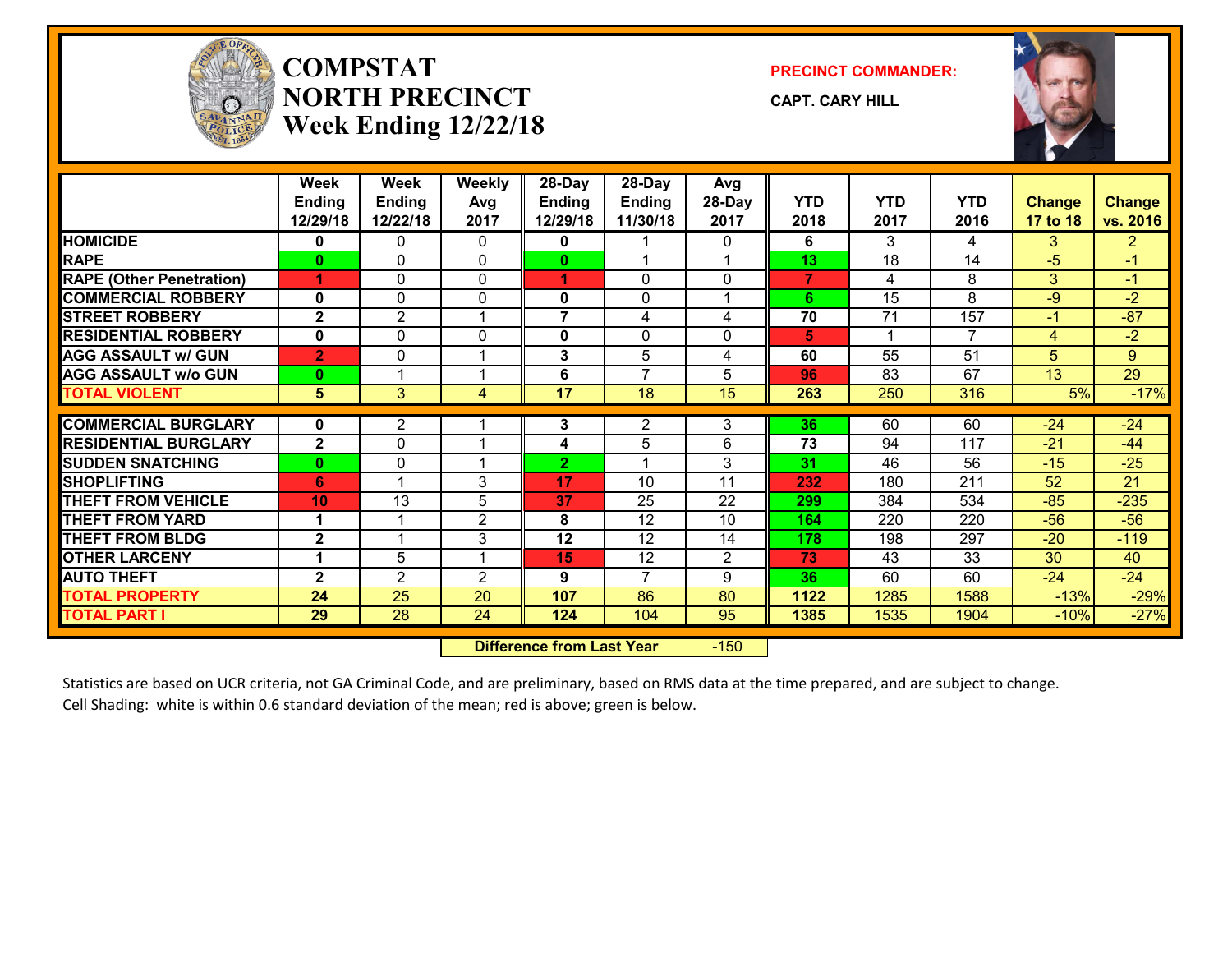

# **COMPSTATCENTRAL PRECINCTWeek Ending 12/22/18**

**PRECINCT COMMANDER:**

**CAPT. BEN HERRON**



|                                 | Week<br><b>Ending</b><br>12/29/18 | Week<br><b>Ending</b><br>12/22/18 | <b>Weekly</b><br>Avg<br>2017 | 28-Day<br>Ending<br>12/29/18      | 28-Day<br><b>Ending</b><br>11/30/18 | Avg<br>28-Day<br>2017 | YTD<br>2018 | <b>YTD</b><br>2017 | <b>YTD</b><br>2016 | <b>Change</b><br>17 to 18 | <b>Change</b><br>vs. 2016 |
|---------------------------------|-----------------------------------|-----------------------------------|------------------------------|-----------------------------------|-------------------------------------|-----------------------|-------------|--------------------|--------------------|---------------------------|---------------------------|
| <b>HOMICIDE</b>                 | 0                                 | 0                                 | 0                            | $\mathbf{2}$                      | 2                                   |                       | 7           | 8                  | 24                 | -1                        | $-17$                     |
| <b>RAPE</b>                     |                                   | $\Omega$                          | $\Omega$                     | 4                                 | $\Omega$                            |                       | 13          | 17                 | 12                 | $-4$                      | $\mathbf 1$               |
| <b>RAPE (Other Penetration)</b> | $\mathbf{0}$                      | $\Omega$                          | $\Omega$                     | 0                                 | $\mathfrak{p}$                      |                       | 9           | $\overline{7}$     | 7                  | $\overline{2}$            | $\overline{2}$            |
| <b>COMMERCIAL ROBBERY</b>       | $\mathbf 0$                       | $\Omega$                          | 0                            | 1                                 | $\Omega$                            | $\overline{2}$        | 9           | 22                 | 16                 | $-13$                     | $-7$                      |
| <b>STREET ROBBERY</b>           |                                   | $\Omega$                          |                              | 4                                 | 4                                   | 5                     | 58          | 61                 | 95                 | $-3$                      | $-37$                     |
| <b>RESIDENTIAL ROBBERY</b>      | $\mathbf{0}$                      | 0                                 | $\Omega$                     | 0                                 | $\Omega$                            |                       | 8           | 9                  | 11                 | -1                        | $-3$                      |
| <b>AGG ASSAULT w/ GUN</b>       |                                   | $\overline{2}$                    | $\overline{2}$               | 4                                 | 8                                   | $\overline{7}$        | 87          | 92                 | 66                 | $-5$                      | 21                        |
| <b>AGG ASSAULT w/o GUN</b>      |                                   | $\overline{2}$                    | 2                            | 11                                | 10                                  | 6                     | 89          | 79                 | 51                 | 10 <sup>°</sup>           | 38                        |
| <b>TOTAL VIOLENT</b>            | 4                                 | 4                                 | 6                            | $\overline{23}$                   | $\overline{26}$                     | $\overline{23}$       | 280         | 295                | 282                | $-5%$                     | $-1%$                     |
|                                 |                                   |                                   |                              |                                   |                                     |                       |             |                    |                    |                           |                           |
| <b>COMMERCIAL BURGLARY</b>      |                                   |                                   |                              | $\mathbf{2}$                      |                                     | 4                     | 34          | 47                 | 109                | $-13$                     | $-75$                     |
| <b>RESIDENTIAL BURGLARY</b>     | 3                                 | 5                                 | 4                            | 14                                | 12                                  | 17                    | 199         | 220                | 336                | $-21$                     | $-137$                    |
| <b>SUDDEN SNATCHING</b>         | $\mathbf{0}$                      | $\overline{c}$                    | $\Omega$                     | 0                                 | 3                                   | $\overline{2}$        | 14          | 22                 | 19                 | $-8$                      | $-5$                      |
| <b>SHOPLIFTING</b>              |                                   | 4                                 | 5                            | 16                                | 13                                  | 18                    | 214         | 240                | 173                | $-26$                     | 41                        |
| <b>THEFT FROM VEHICLE</b>       | 5                                 | 5                                 | 8                            | 21                                | 24                                  | 32                    | 338         | 408                | 444                | $-70$                     | $-106$                    |
| <b>THEFT FROM YARD</b>          | 6                                 |                                   | 4                            | 8                                 | 22                                  | 16                    | 204         | 210                | 221                | $-6$                      | $-17$                     |
| <b>THEFT FROM BLDG</b>          | $\overline{2}$                    | 4                                 | 4                            | 11                                | 10                                  | 16                    | 163         | 203                | 277                | $-40$                     | $-114$                    |
| <b>OTHER LARCENY</b>            | 4                                 | 0                                 |                              | 14                                | 8                                   | 3                     | 67          | 45                 | 24                 | 22                        | 43                        |
| <b>AUTO THEFT</b>               | $\mathbf{0}$                      | 0                                 | 4                            | 9.                                | $\overline{13}$                     | 16                    | 228         | 206                | 210                | $\overline{22}$           | $\overline{18}$           |
| <b>TOTAL PROPERTY</b>           | 22                                | 22                                | 31                           | 95                                | 106                                 | 124                   | 1461        | 1601               | 1813               | $-9%$                     | $-19%$                    |
| <b>TOTAL PART I</b>             | 26                                | 26                                | 37                           | 118                               | 132                                 | 147                   | 1741        | 1896               | 2095               | $-8%$                     | $-17%$                    |
|                                 |                                   |                                   |                              | <b>Difference from Least Venu</b> |                                     | ATEC                  |             |                    |                    |                           |                           |

 **Difference from Last Year**r -155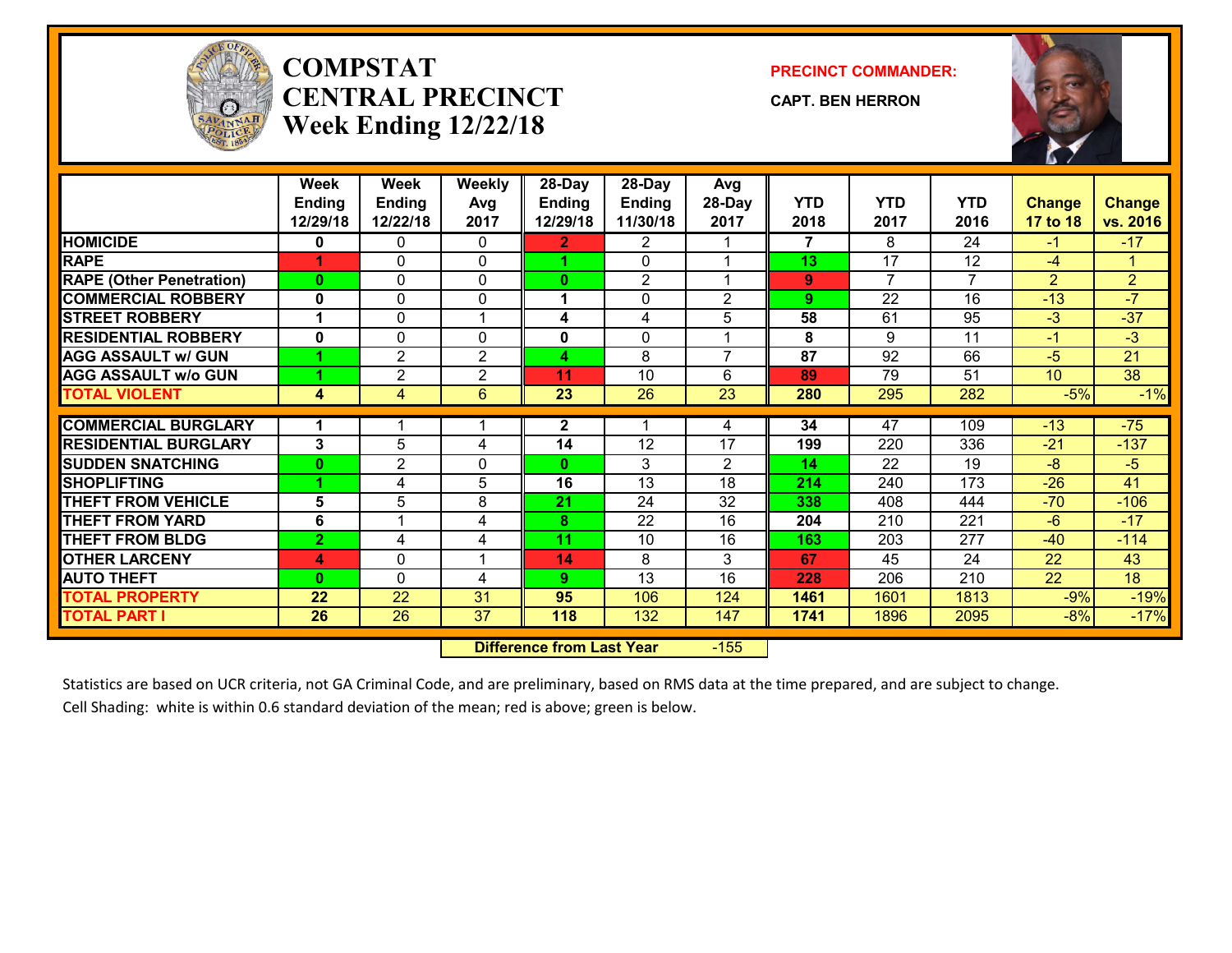

# **COMPSTATSOUTH PRECINCTWeek Ending 12/22/18**

**PRECINCT COMMANDER:**

**CAPT. MICHELLE HALFORD**



|                                                         | Week<br><b>Ending</b><br>12/29/18 | Week<br><b>Ending</b><br>12/22/18 | Weekly<br>Avg<br>2017 | 28-Day<br><b>Ending</b><br>12/29/18 | 28-Day<br><b>Ending</b><br>11/30/18 | Avg<br>28-Day<br>2017 | <b>YTD</b><br>2018 | <b>YTD</b><br>2017 | <b>YTD</b><br>2016 | <b>Change</b><br>17 to 18 | <b>Change</b><br>vs. 2016 |
|---------------------------------------------------------|-----------------------------------|-----------------------------------|-----------------------|-------------------------------------|-------------------------------------|-----------------------|--------------------|--------------------|--------------------|---------------------------|---------------------------|
| <b>HOMICIDE</b>                                         | 0                                 | 0                                 | $\mathbf{0}$          | 0                                   | $\mathbf{0}$                        | 0                     | 4                  | 4                  | 6                  | $\Omega$                  | $-2$                      |
| <b>RAPE</b>                                             | $\bf{0}$                          | 0                                 | $\mathbf{0}$          | $\overline{2}$                      | 1                                   |                       | 14                 | 8                  | 12                 | 6                         | $\overline{2}$            |
| <b>RAPE (Other Penetration)</b>                         | $\bf{0}$                          | 0                                 | 0                     | $\mathbf{0}$                        | $\mathbf{0}$                        | 0                     | 13                 | 5                  | $\overline{7}$     | 8                         | $6\phantom{1}$            |
| <b>COMMERCIAL ROBBERY</b>                               | 4                                 |                                   | -1                    | 3                                   | 3                                   | $\overline{2}$        | 17                 | $\overline{35}$    | $\overline{35}$    | $-18$                     | $-18$                     |
| <b>STREET ROBBERY</b>                                   | $\mathbf 0$                       | 0                                 | -1                    | 1                                   | $\mathbf{0}$                        | $\overline{2}$        | 33                 | 33                 | 36                 | $\Omega$                  | $-3$                      |
| <b>RESIDENTIAL ROBBERY</b>                              | $\mathbf{0}$                      | 0                                 | $\Omega$              | $\overline{2}$                      | $\mathbf{0}$                        | 0                     | 11                 | 5                  | 6                  | 6                         | $5\phantom{.}$            |
| <b>AGG ASSAULT w/ GUN</b>                               | $\mathbf{0}$                      | $\overline{2}$                    | -1                    | 5                                   | 3                                   | 3                     | 31                 | 40                 | 23                 | $-9$                      | 8                         |
| <b>AGG ASSAULT w/o GUN</b>                              | $\overline{2}$                    |                                   | -1                    | 5                                   | 3                                   | 3                     | 55                 | 44                 | 37                 | 11                        | 18                        |
| <b>TOTAL VIOLENT</b>                                    | 3                                 | 4                                 | 3                     | 18                                  | 10 <sup>°</sup>                     | 12                    | 178                | 174                | 162                | 2%                        | 10%                       |
| <b>COMMERCIAL BURGLARY</b>                              | 1                                 | 0                                 | -1                    | 5                                   | 5                                   | 4                     | 64                 | 66                 | 68                 | $-2$                      | $-4$                      |
|                                                         |                                   | 4                                 |                       |                                     | 21                                  | 14                    |                    |                    |                    | 6                         | 16                        |
| <b>RESIDENTIAL BURGLARY</b><br><b>ISUDDEN SNATCHING</b> | $\mathbf{0}$                      |                                   | 4<br>$\Omega$         | 6<br>1                              | 4                                   |                       | 200<br>15          | 194<br>11          | 184<br>232         | 4                         | $-217$                    |
| <b>SHOPLIFTING</b>                                      | 24                                | 12                                | $\overline{7}$        | 65                                  | 64                                  | 28                    | 692                | 714                | 656                | $-22$                     | 36                        |
| <b>THEFT FROM VEHICLE</b>                               | 5.                                | 3                                 | 9                     | 17                                  | 25                                  | 34                    | 362                | 441                | 301                | $-79$                     | 61                        |
| <b>THEFT FROM YARD</b>                                  | 1                                 |                                   | 2                     | $\overline{7}$                      | $\overline{7}$                      | 8                     | 104                | 108                | 124                | -4                        | $-20$                     |
| <b>THEFT FROM BLDG</b>                                  | 4                                 | 2                                 | 3                     | 16                                  | 13                                  | 13                    | 159                | 207                | 184                | $-48$                     | $-25$                     |
| <b>OTHER LARCENY</b>                                    | $\overline{2}$                    |                                   |                       | 5                                   | 3                                   | 3                     | 31                 | 38                 | 24                 | $-7$                      | $\overline{7}$            |
| <b>AUTO THEFT</b>                                       | 5.                                |                                   | 3                     | 9                                   | 10                                  | 13                    | 141                | 170                | 138                | $-29$                     | 3                         |
| <b>TOTAL PROPERTY</b>                                   | 43                                | 25                                | 29                    | 131                                 | 152                                 | 118                   | 1768               | 1949               | 1911               | $-9%$                     | $-7%$                     |
| <b>TOTAL PART I</b>                                     | 46                                | 29                                | 33                    | 149                                 | 162                                 | 130                   | 1946               | 2123               | 2073               | $-8%$                     | $-6%$                     |
|                                                         |                                   |                                   |                       |                                     |                                     |                       |                    |                    |                    |                           |                           |

 **Difference from Last Year**-177